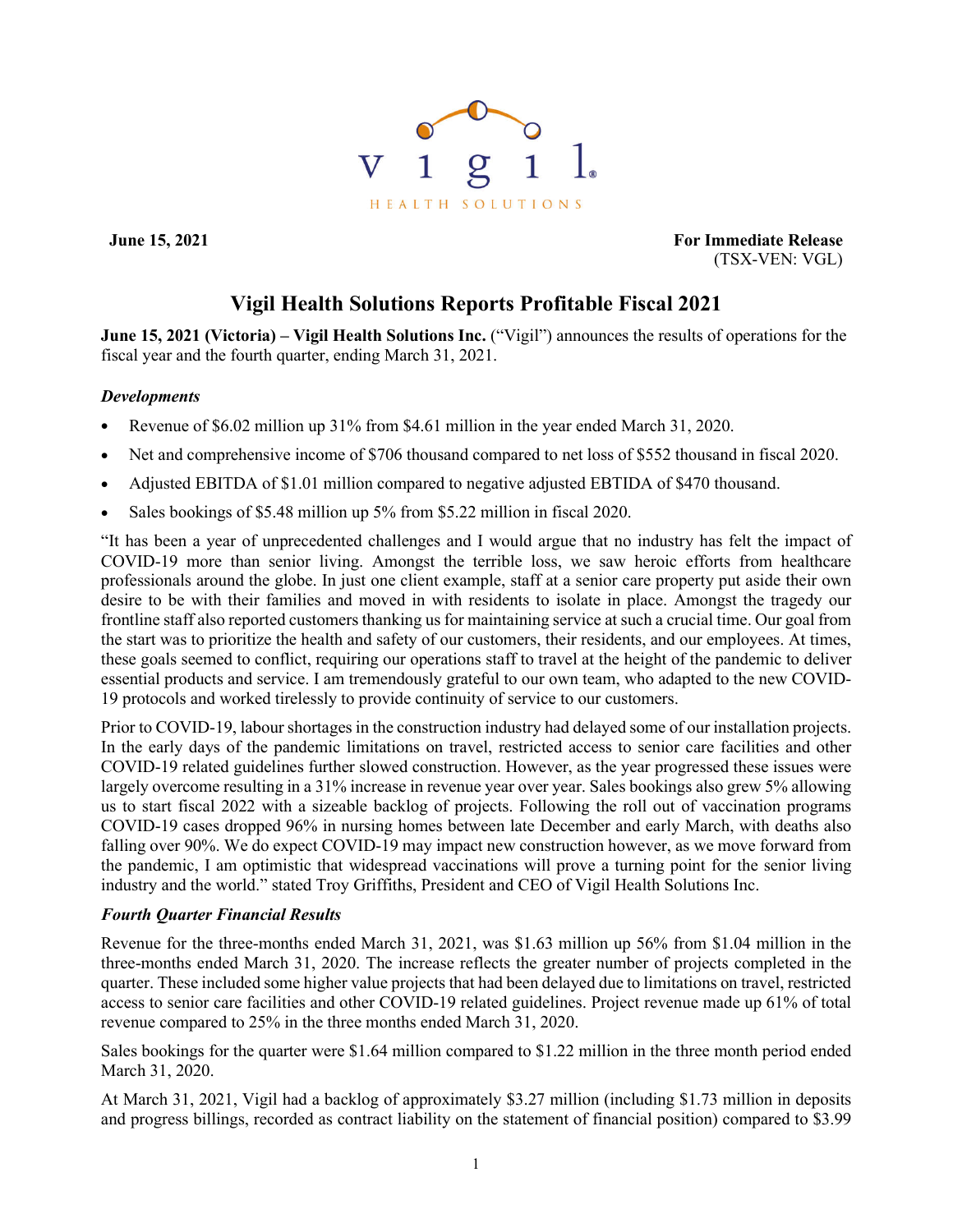million (including \$1.57 million in deposits and progress billings, recorded as contract liability on the statement of financial position) at March 31, 2020. At March 31, 2021, there were 44 contracts in backlog with an average value of \$74 thousand compared to 35 contracts in backlog with an average value of \$114 thousand at March 31, 2020.

The gross margin percentage for the three months ended March 31, 2021, was 53% compared to 55% for the three months ended March 31, 2020. As of April 1, 2020, unallocated operations and project installation staff administrative time was recorded within cost of sales and was not allocated to general and administration expense. This change increased cost of goods by \$33 thousand decreasing general and administration expense by the same amount and reducing margin by 2%.

Operating expenditures were \$657 thousand in the three months ended March 31, 2021, down 10% from \$728 thousand in the three months ended March 31, 2020. This reflected the recognition of \$44 thousand in research and development subsidies and a \$9 thousand Canada Emergency Wage Subsidy (CEWS) payment.

Earnings before income taxes for the three months ended March 31, 2021, was \$187 thousand compared to net losses before income taxes of \$89 thousand in the three months ended March 31, 2020. The increase reflects the higher revenue. The Company recognized \$135 thousand in Scientific Research and Experimental Development credits and \$35 thousand in previously unrecognized tax losses resulting in net earnings and comprehensive earnings of \$282 thousand or \$0.016 per share compared to net loss and comprehensive loss of \$94 thousand or \$0.005 per share.

# *Fiscal 2021 Financial Results*

Revenue for the year ended March 31, 2021, was \$6.02 million compared to \$4.61 million in the year ended March 31, 2020, an increase of 31%. External factors including labour shortages had delayed construction schedules prior to COVID-19. Despite the pandemic some of the delayed projects moved ahead in fiscal 2021. This combined with newer sales bookings accounted for the increase in revenue.

Sales bookings for the year ended March 31, 2021, were \$5.48 million up 5% from \$5.22 million in the year ended March 31, 2020. When a contract is signed we consider it a sales booking however, revenue is not recognized until the performance obligation is met as evidenced by completion of the project and acceptance from the customer.

The gross margin percentage for the year ended March 31, 2021, was 52% compared to 55% for the year ended March 31, 2020. Effective April 1, 2020, the Company has recorded unallocated production salaries to costs of sales. These unallocated costs were previously recorded within general and administrative costs. The Company has not reclassified these costs in the prior period as they were considered to be immaterial. The change in allocation increased cost of sales in the current year by \$165 thousand, decreasing general and administration expense by the same amount, and reduced margin by 3%.

Operating expenditures for the year ended March 31, 2021, were \$2.22 million compared to \$3.14 million for the year ended March 31, 2020. The decrease reflected \$296 thousand in CEWS payments and \$82 thousand in research and development funding recorded as a reduction in payroll expense. COVID-19 restrictions cancelled tradeshows and client visits decreasing sales expenses by \$230 thousand. Further, effective April 1, 2020, the Company has reclassified unallocated production salaries from general and administrative expenses to cost of sales. During fiscal 2020, \$165 thousand of payroll costs were reclassified and recorded within cost of sales.

Net earnings before income taxes of \$791 thousand compared to a \$547 thousand net loss before income taxes for the year ended March 31, 2020. The increase reflects the improved revenue and significant decrease in operating costs.

During the current year, due to continued profitability and the timing of the expiry of the Company's tax operating losses and credits, the Company recognized \$135 thousand in Scientific Research and Experimental Development credits as a reduction in current tax expense and \$35 thousand in previously unrecognized tax losses resulting in a deferred income tax asset of \$879 thousand and income tax expense of \$85 thousand. Net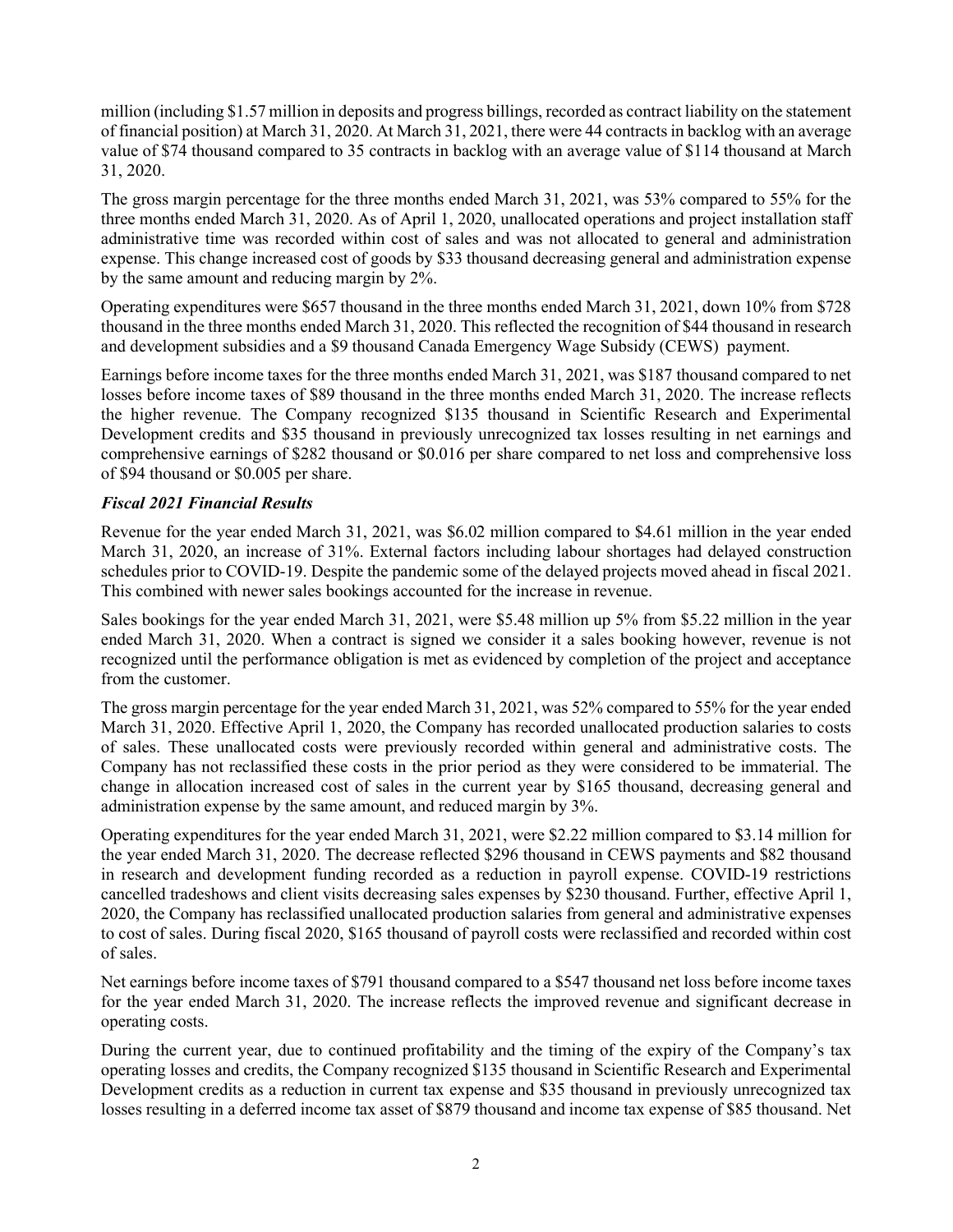earnings and comprehensive income were \$706 thousand or \$0.039 per share compared to a net loss of \$552 thousand or \$0.031 per share.

A summary of our financial performance for the quarter and year ended March 31, 2021, follows below. For further information relating to the financial results of the Company, please refer to the Company's financial statements and MD&A filed on SEDAR at www.sedar.com. Financial information will be mailed to entitled security holders on June 30, 2021. Or, upon notice to the Company, entitled security holders may request a copy of financials in advance.

|                                       | Three months ended |            | Twelve months ended |            |
|---------------------------------------|--------------------|------------|---------------------|------------|
|                                       | March 31.          | March 31,  | March 31.           | March 31,  |
|                                       | 2021               | 2020       | 2021                | 2020       |
|                                       |                    |            |                     |            |
| Revenue                               | \$<br>1,633,005    | 1,044,310  | 6,020,465           | 4,605,666  |
| Cost of sales                         | 766,353            | 465,840    | 2,870,197           | 2,084,264  |
|                                       | 866,652            | 578.470    | 3,150,268           | 2,521,402  |
| <b>Expenses</b>                       | 656,790            | 727,629    | 2,215,717           | 3,135,972  |
| Earnings before the following items   | 209,862            | (149, 159) | 934.551             | (614, 570) |
| Other income (expense)                | (23, 316)          | 60,520     | (143, 313)          | 68,013     |
| Earnings before income taxes          | 186,546            | (88, 639)  | 791,238             | (546, 557) |
| Income tax recovery (expense)         | 95,949             | (5,835)    | (84, 765)           | (5,835)    |
| Net earnings and comprehensive income | \$<br>282,495      | (94,474)   | 706,473             | (552,392)  |

#### *Summary Financial Information*

#### *Non-IFRS Measure*

For the year ended March 31, 2021, we are disclosing Adjusted EBITDA, a non-IFRS financial measure, as a supplementary indicator of operating performance. We define Adjusted EBITDA as net earnings before, interest excluding interest relating to right of use asset for lease on the Company's head office, income taxes, amortization excluding amortization of right of use asset, stock based compensation and currency gains or losses including derivative foreign exchange differences. We are presenting the non-IFRS financial measure in our filings because we use it internally to make strategic decisions, forecast future results and to evaluate our performance and because we believe that our current and potential investors and analysts use the measure to assess current and future operating results and to make investment decisions. It is a non-IFRS measure, may not be comparable to other companies and it is not intended as a substitute for IFRS measures.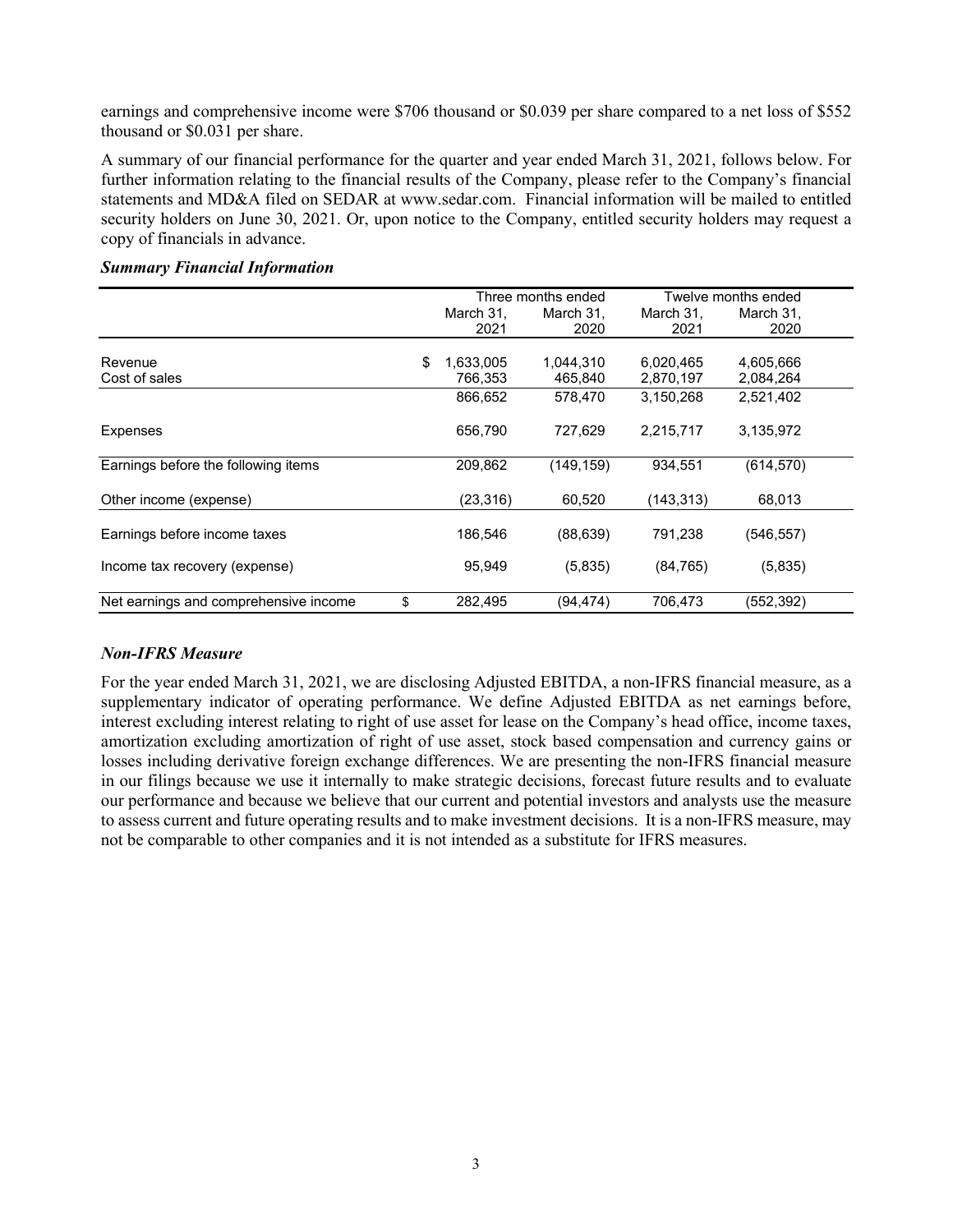## *Adjusted EBITDA reconciliation*

|                             | Twelve months ended<br>March 31,<br>2021 | Twelve months ended<br>March 31,<br>2020 |
|-----------------------------|------------------------------------------|------------------------------------------|
| Net earnings for the year   | \$<br>706,473                            | (552, 392)<br>\$                         |
| Add / (deduct)              |                                          |                                          |
| Foreign exchange            | 132,589                                  | (42, 631)                                |
| Foreign exchange derivative | (3,051)                                  | 2.149                                    |
| Interest                    | (14,575)                                 | (28, 135)                                |
| Income tax                  | 84,765                                   | 5,835                                    |
| Share based payments        | 68.046                                   | 104.183                                  |
| Amortization                | 40,109                                   | 48,195                                   |
|                             | 307,883                                  | 89.596                                   |
| <b>Adjusted EBITDA</b>      | \$<br>1,014,356                          | \$<br>(462, 796)                         |

# *About Vigil Health Solutions Inc.*

Vigil offers a technology platform combining software and hardware to provide comprehensive solutions to the expanding seniors' housing market. Vigil has established a growing presence in North America and an international reputation for being on the leading edge of systems design and integration. Vigil's objective is to offer solutions for the full continuum of care. Vigil's product range includes the innovative wireless Vitality Care System™ featuring discreet 'mini pendants', a nurse call system, mobile fall, incontinence monitoring, resident check in and the award-winning Vigil Memory Care System.

*Certain statements contained in this news release, that are not based on historical facts, may constitute forward-looking statements or forward-looking information within the meaning of applicable securities laws ("forward-looking statements"). These forward-looking statements are not promises or guarantees of future performance but are only predictions that relate to future events, conditions or circumstances or our future results, performance, achievements or developments and are subject to substantial known and unknown risks, assumptions, uncertainties and other factors that could cause our actual results, performance, achievements or developments in our business or in our industry to differ materially from those expressed, anticipated or implied by such forward-looking statements.*

*Forward-looking statements include all financial guidance, disclosure regarding possible events, conditions, circumstances or results of operations that are based on assumptions about future economic conditions, courses of action and other future events. We caution you not to place undue reliance upon any such forwardlooking statements, which speak only as of the date they are made. These forward-looking statements appear in a number of different places in this presentation and can be identified by words such as "may", "estimates", "projects", "expects", "intends", "believes", "plans", "anticipates", or their negatives or other comparable words. Forward-looking statements include statements regarding the outlook for our future operations, plans and timing for the introduction or enhancement of our services and products, statements concerning strategies or developments, statements about future market conditions, supply conditions, end customer demand conditions, channel inventory and sell through, revenue, gross margin, operating expenses, profits, forecasts of future costs and expenditures, the outcome of legal proceedings, and other expectations, intentions and plans that are not historical fact.*

*The risk factors and uncertainties that may affect our actual results, performance, achievements or developments are many and include, amongst others, our ability to develop our sales force and generate revenue, the length of the sales cycle, management of the Company's growth, ability to recruit and retain staff,*  fluctuations in demand for current and future products, our ability to develop, manufacture, supply and market existing and new products that meet the needs of customers, volatility in the exchange rate, ability to secure *financing, ability to secure product liability insurance, the continuous commitment of our customers, increased competition, changes in regulation and reliance on third party suppliers. These risk factors and others are discussed in the Risks and Uncertainties section of our Management Discussion and Analysis. Many of these factors and uncertainties are beyond the control of the Company. Consequently, all forward-looking statements*